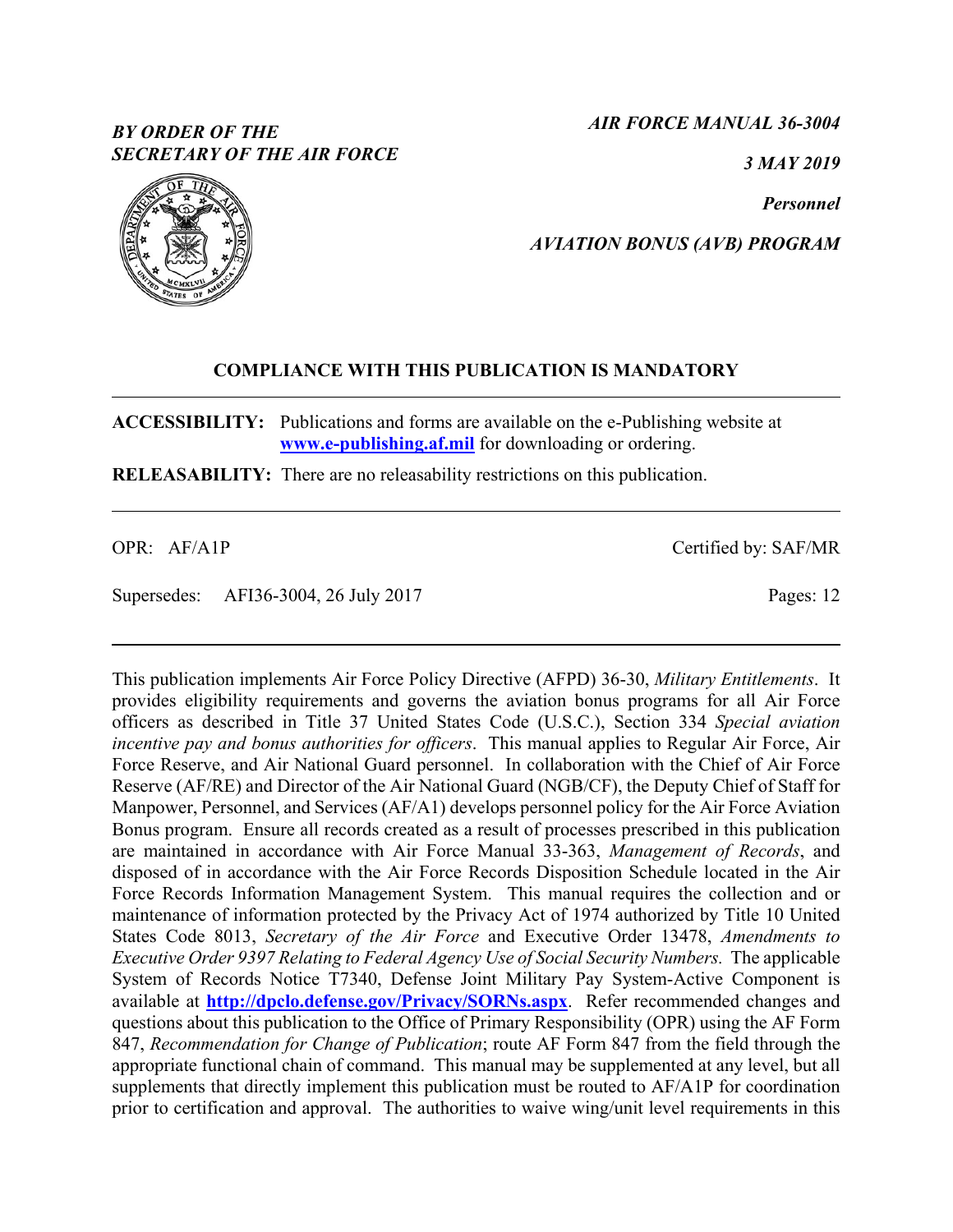publication are identified with a Tier ("T-0, T-1, T-2, T-3") number following the compliance statement. See AFI 33-360, *Publications and Forms Management,* for a description of the authorities associated with the Tier numbers. Submit requests for waivers through the chain of command to the appropriate Tier waiver approval authority, or alternately, to the requestor's commander for non-tiered compliance items.

## *SUMMARY OF CHANGES*

This document has been substantially revised and needs to be completely reviewed. Major changes include converting this publication from an Air Force Instruction to an Air Force Manual, updating the references, and updating the hierarchy of roles in **[Chapter 2](#page-3-0)**.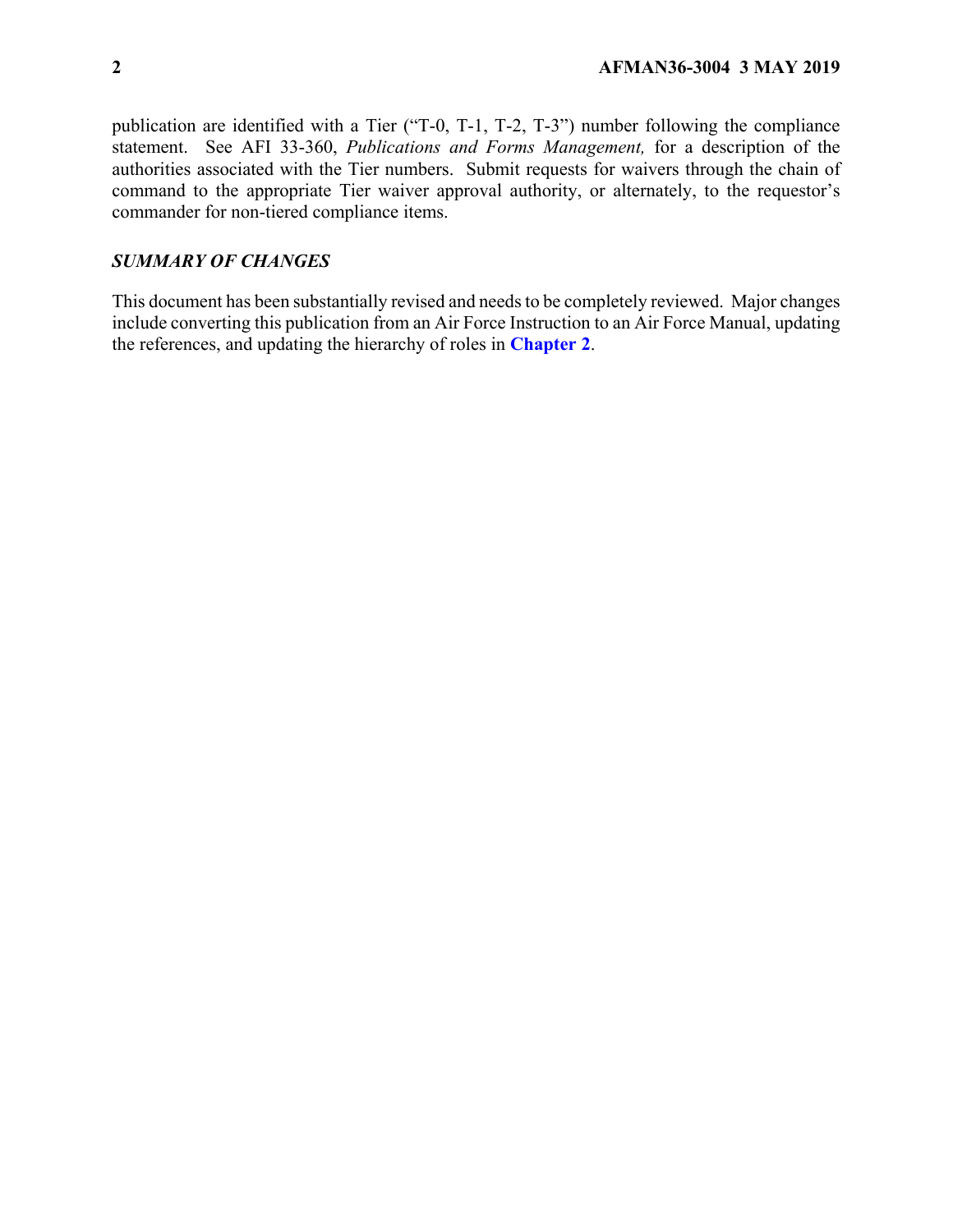## **Chapter 1**

## **PROGRAM OVERVIEW**

**1.1. Overview.** The Aviation Bonus (AvB) Program was established by the Secretary of the Air Force (SecAF) to attract and retain officers in a military aviation career by offering special and incentive pays. AvB is a strategic force-management tool tailored annually to meet Air Force requirements, improve readiness and increase the lethality of the force.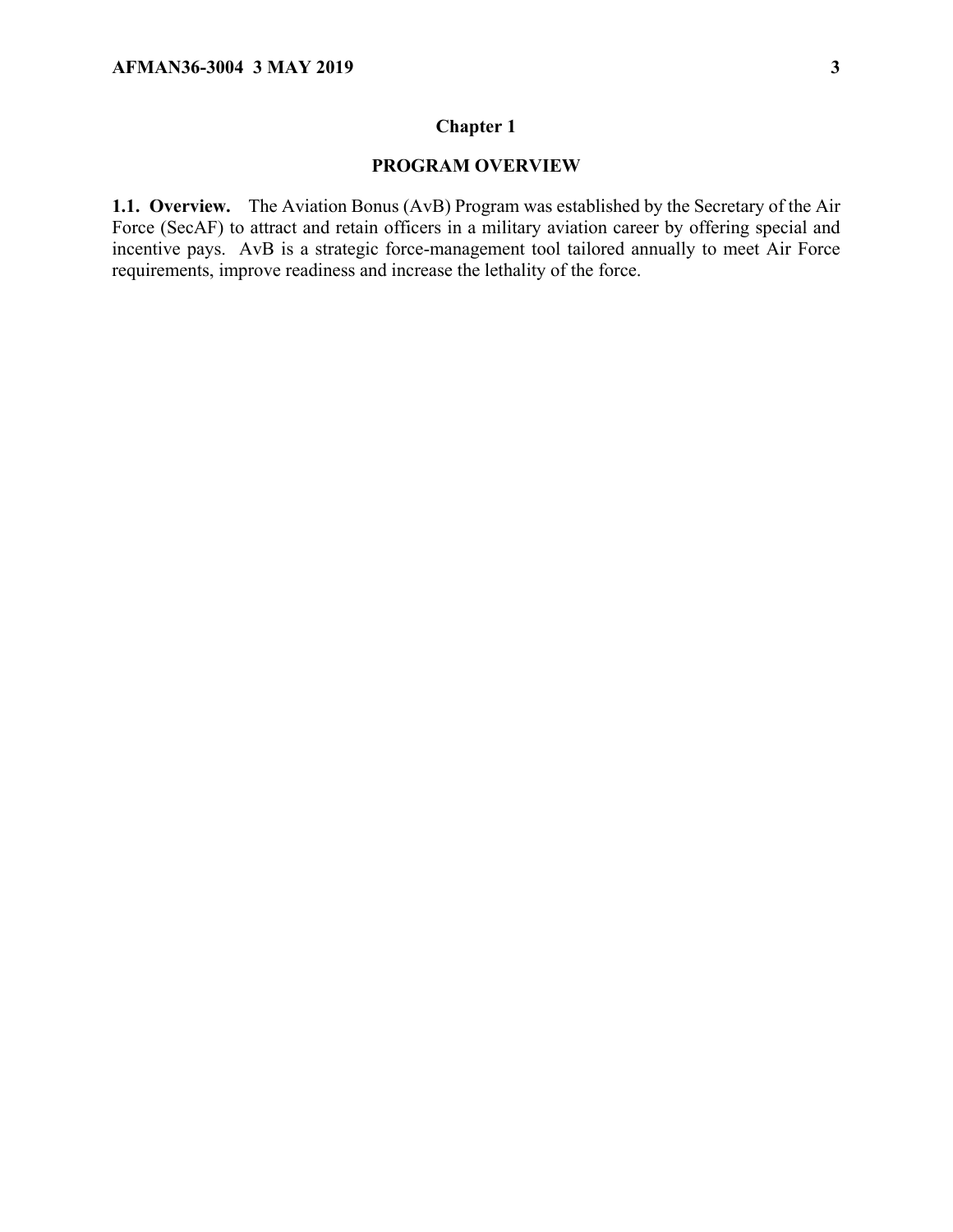### **Chapter 2**

#### **ROLES AND RESPONSIBILITIES.**

<span id="page-3-0"></span>**2.1. Deputy Chief of Staff, Manpower, Personnel and Services (AF/A1).** The SecAFdelegated approval authority for the Regular Air Force (RegAF) AvB program. Military Force Management Policy (AF/A1P) has overall responsibility for development and oversight of the AvB program, including waiver authority. Rated Force Policy (AF/A1PPR) is the OPR and will ensure compliance with Department of Defense Instruction (DoDI) 7730.67, *Aviation Incentive Pays and Bonus Program* and associated Air Force guidance.

**2.2. Director, Air National Guard (NGB/CF).** NGB/CF is the SecAF-delegated proponent for the Air National Guard (ANG) AvB program.

**2.3. Chief, Air Force Reserve (AF/RE).** AF/RE is the SecAF-delegated proponent for the Air Reserve Component AvB program.

**2.4. Air Force Personnel Center (AFPC) (RegAF only).** AFPC Commander (AFPC/CC) has overall responsibility for implementing and administering the AvB program. AFPC, Military Sustainment Operations Section (AFPC/DP2SSM) is the office of primary responsibility (OPR) and will:

2.4.1. Coordinate and monitor program developments. (**T-1**).

2.4.1.1. Communicate current AvB program policies and procedures to eligible AvB applicants and notify them of AvB policy changes via message and the internet. (**T-1**).

2.4.1.2. Maintain an accurate database of AvB program information. (**T-1**).

2.4.1.3. Assist Air Staff in the collection of accurate AvB program statistics. (**T-1**).

2.4.1.4. Provide a forum for answering questions and resolving implementation issues as they arise. (**T-1**).

2.4.2. Ensure accurate agreement and payment information on each participating officer is provided to the Defense Finance and Accounting Service (DFAS). (**T-1**).

2.4.3. Review records of participating officers as required to determine continued eligibility. (**T-1**).

2.4.4. Retain the capability to manually implement the program. (**T-1**).

2.4.5. Retain source documents until archived. (**T-1**).

### **2.5. National Guard Bureau, Directorate of Manpower, Personnel, Recruiting and Services (NGB/A1) (ANG Only).**

2.5.1. NGB/A1 is the OPR for the development, implementation and policy of the ANG AvB program and shall:

2.5.1.1. Distribute guidance concerning AvB eligibility and program information to each state.

2.5.1.2. Serve as the primary point of contact for all AvB-related communication to the DFAS.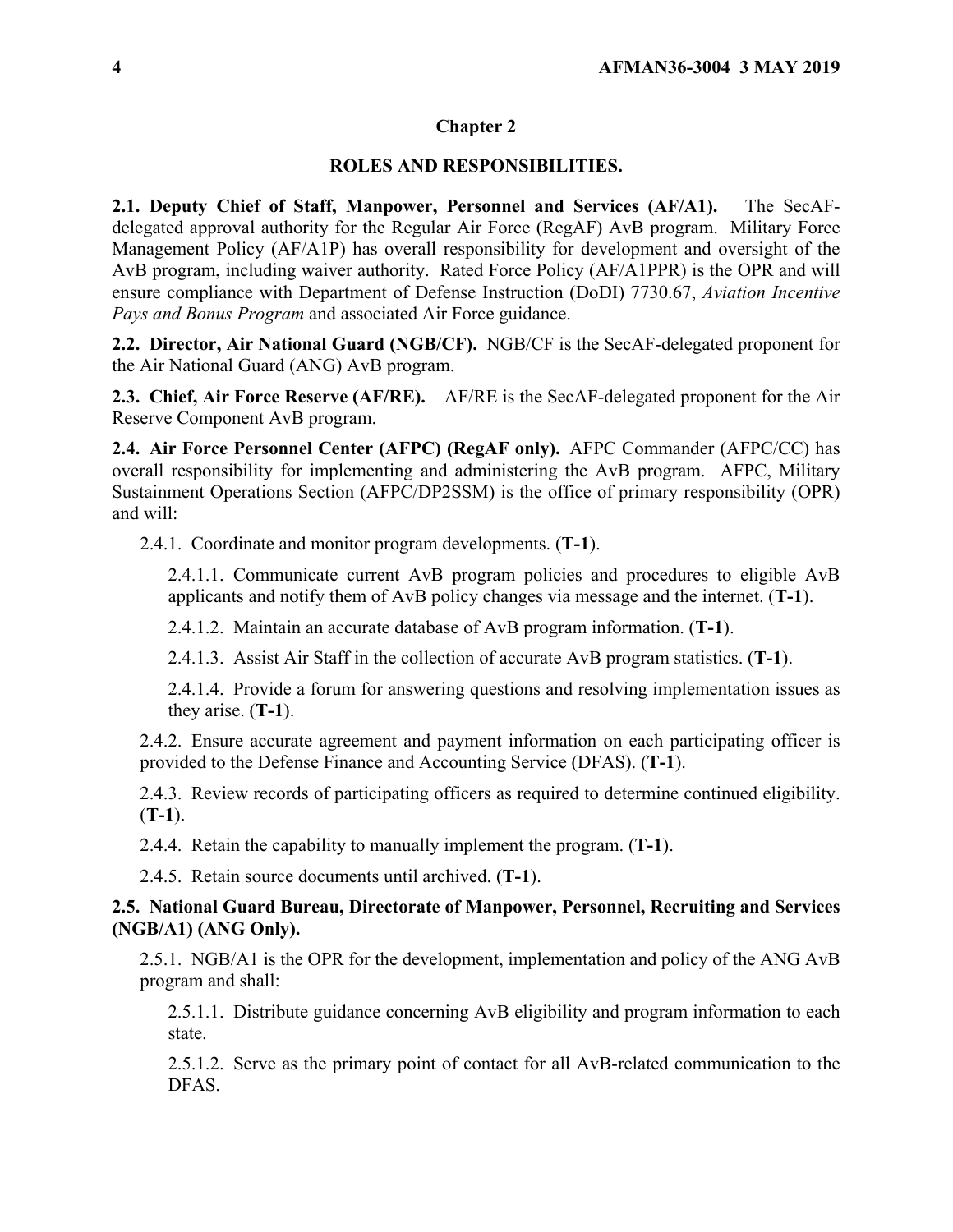2.5.1.3. Receive, review and validate AvB agreements and requests and eligibility documents from states and units.

2.5.1.4. Receive, review and approve requests for withdrawal from the AvB program, or any action affecting AvB eligibility, payment or recoupment.

2.5.1.5. Coordinate and monitor program implementation and actions.

2.5.1.6. Forward all approved agreements to AvB coordinator for payment processing.

2.5.1.7. Clarify any eligibility questions or changes in eligibility criteria not specifically addressed.

### **2.6. Air Force Reserve Command (AFRC) (AFR only).**

2.6.1. AFRC, Resources and Requirements (AFRC/A3R) is the OPR for the development of AvB. AFRC/A3R is responsible for analyzing inventories, retention, rated force management issues and market conditions to evaluate upcoming fiscal year (FY) eligible population. AFRC/A3R is the final authority for Active Guard Reserve (AGR) AvB agreements based upon AGR curtailment requests. **(T-1).**

2.6.2. AFRC, Military Personnel Division (AFRC/A1K) is the Office of Collateral Responsibility and will review and interpret policy guidance related to AvB. **(T-1).**

2.6.3. ARPC, Assignments Division (ARPC/DPAA) is the OPR for the implementation of AvB for the AFR.

2.6.4. ARPC/DPAA will coordinate with Directorate of Air, Space & Information Operations (AFRC/A3) to release timely messages through myPers on current FY AvB. ARPC/DPAA will serve as the primary point of contact for all AvB-related communication to DFAS, and validate all AvB agreements.

**2.7. Major Command (MAJCOM) Director of Personnel (A1).** Designate a MAJCOM AvB point of contact and review this Air Force Manual (AFMAN), applicable implementation guidance, and any instructions located on AFPC's AvB website (RegAF only) or MyPers (ANG and AFR). Forward AvB announcements to the field when notified by AFPC of communications regarding current AvB program policies and procedure changes.

**2.8. Field Operating Agencies, Direct Reporting Unit, Joint Staffs, and Higher Headquarters.** AvB applications for officers at these agencies as well as all personnel outside normal AF reporting channels are available via AFPC's AvB web page (RegAF only) or MyPers (ANG and AFR). For these personnel, the AvB supervisor remains responsible for all requirements of **[paragraph 2.12](#page-5-0)** and countersigning the AvB agreements. Exceptions to this will be handled through AFPC/DP2SSM (RegAF), NGB/A1 (ANG), or AFRC/A1K (AFRC) on a caseby-case basis. **(T-1).**

### **2.9. Wing Commander, Air National Guard Readiness Center Commander (ANGRC/CC), and 1st Air Force Commander (1 AF/CC) (ANG only).**

2.9.1. Utilize AvB as a force management tool and ensure that the unit has a force management plan that supports member's agreed period of service commitment. **(T-1).**

2.9.2. Appoint a primary and alternate AvB Coordinator. **(T-2).**

2.9.3. Ensure members meet eligibility requirements and sign AvB agreements. **(T-2).**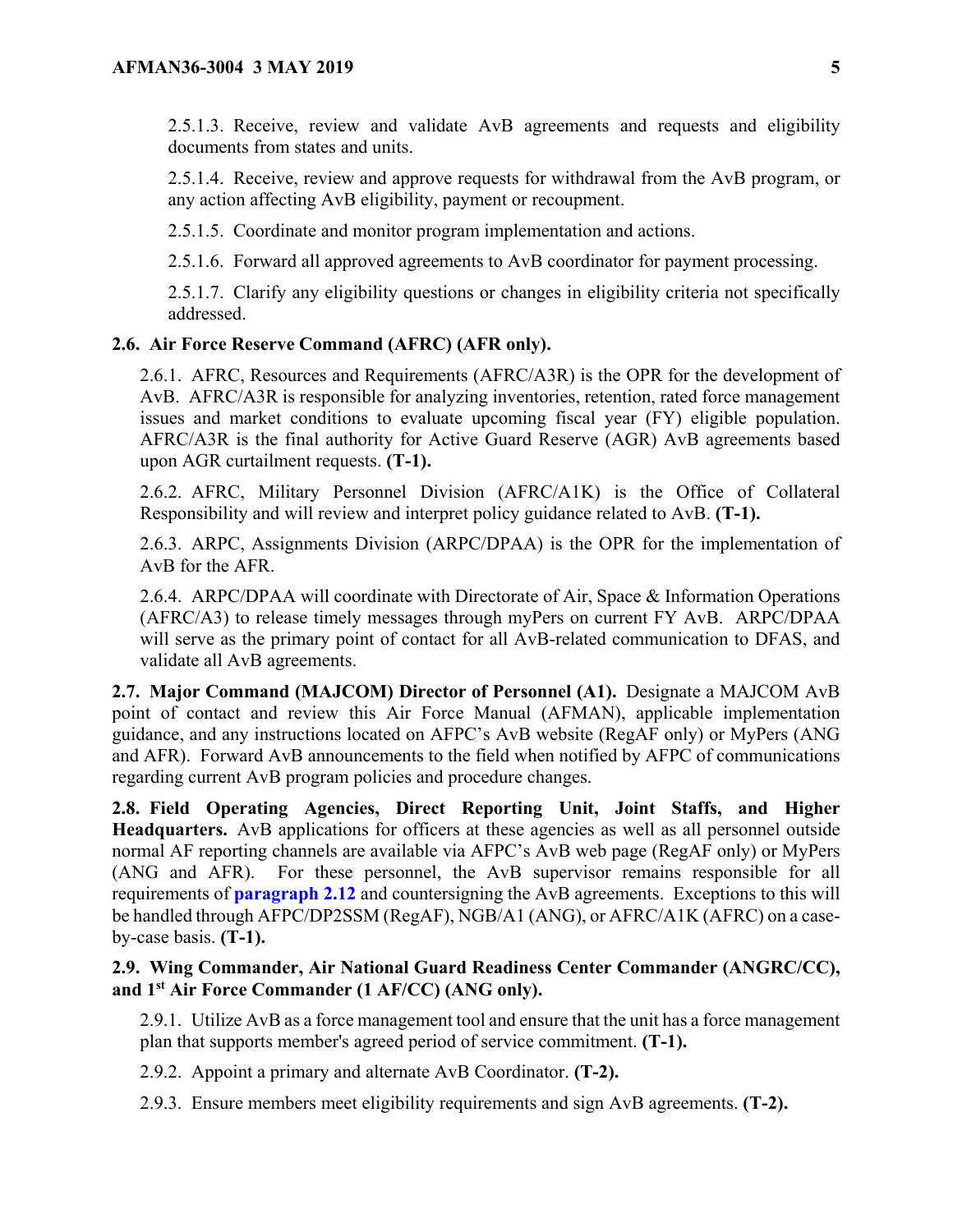**2.10. The Adjutant General (TAGs) of each state and territory and the Commanding General of the District of Columbia (ANG Only).** Will manage their rated force within their respective organizations. They will monitor unit program implementation to ensure it is in line with state force management practices and plans.

**2.11. Wing Commander or Equivalent (RegAF only).** Ensure AvB disapprovals are in the Air Force's best interest. If the wing commander or equivalent in the applicant's chain of command does not concur with the unit commander or supervisor's disapproval recommendation, they can sign the AvB application recommending approval. (**T-1).** Otherwise, endorse the memorandum recommending disapproval and forward the package to AFPC/DP2SSM for final disposition. AFPC/CC will render a final determination. (**T-1).**

<span id="page-5-0"></span>**2.12. Immediate Commander and Supervisors.** Immediate commanders (AFR) and AvB supervisors (RegAF and ANG) at their assigned home station (not deployed) are the rated officer's primary contact for AvB questions and will:

2.12.1. Be responsible for counseling AvB-eligible officers and recommending approval and disapproval of AvB applications. **(T-1).**

2.12.2. Review this AFMAN, applicable implementation message guidance, and any instructions located on AFPC's AvB website (RegAF only) or MyPers (ANG and AFR) before counseling eligible rated officers on the AvB program. (**T-1).** Ensure each eligible rated officer also reviews all applicable information. (**T-1).**

# **2.13. Aviation Bonus (AvB) Coordinator (ANG only).**

2.13.1. Review this AFMAN and the applicable ANG FY implementation policy. **(T-2).**

2.13.2. Be responsible for disseminating the current FY AvB implementation policy to the unit upon release, counseling AvB-eligible officers, and ensuring all rated officers review all applicable ANG FY implementation policy. **(T-2).**

2.13.3. Serve as the unit's primary or alternate contact for all AvB-related questions. **(T-2).**

2.13.4. Manage and execute the unit's AvB program in accordance with all applicable FY implementation policy. **(T-2).**

2.13.5. Receive AvB Coordinator training, provided by ANG, Rated Management Branch (NGB/A1PF), within 90 days of appointment. **(T-2).**

2.13.6. Notify NGB/A1PF via the Case Management System (CMS) of any changes to the agreement. **(T-2).**

**2.14. Host Aviation Resource Management.** For any suspension, termination or disqualification from aviation service, or return to aviation service, servicing Host Aviation Resource Management office will notify the member's local financial management office for termination or resumption of AvB payments. **(T-1).**

# **2.15. Regular Air Force (RegAF) Rated Officers.**

2.15.1. Review this AFMAN and all applicable implementation communications.

2.15.2. Check eligibility and review their agreement options. If an officer believes he or she is erroneously identified as not eligible for AvB, he or she may consult with their respective military personnel section.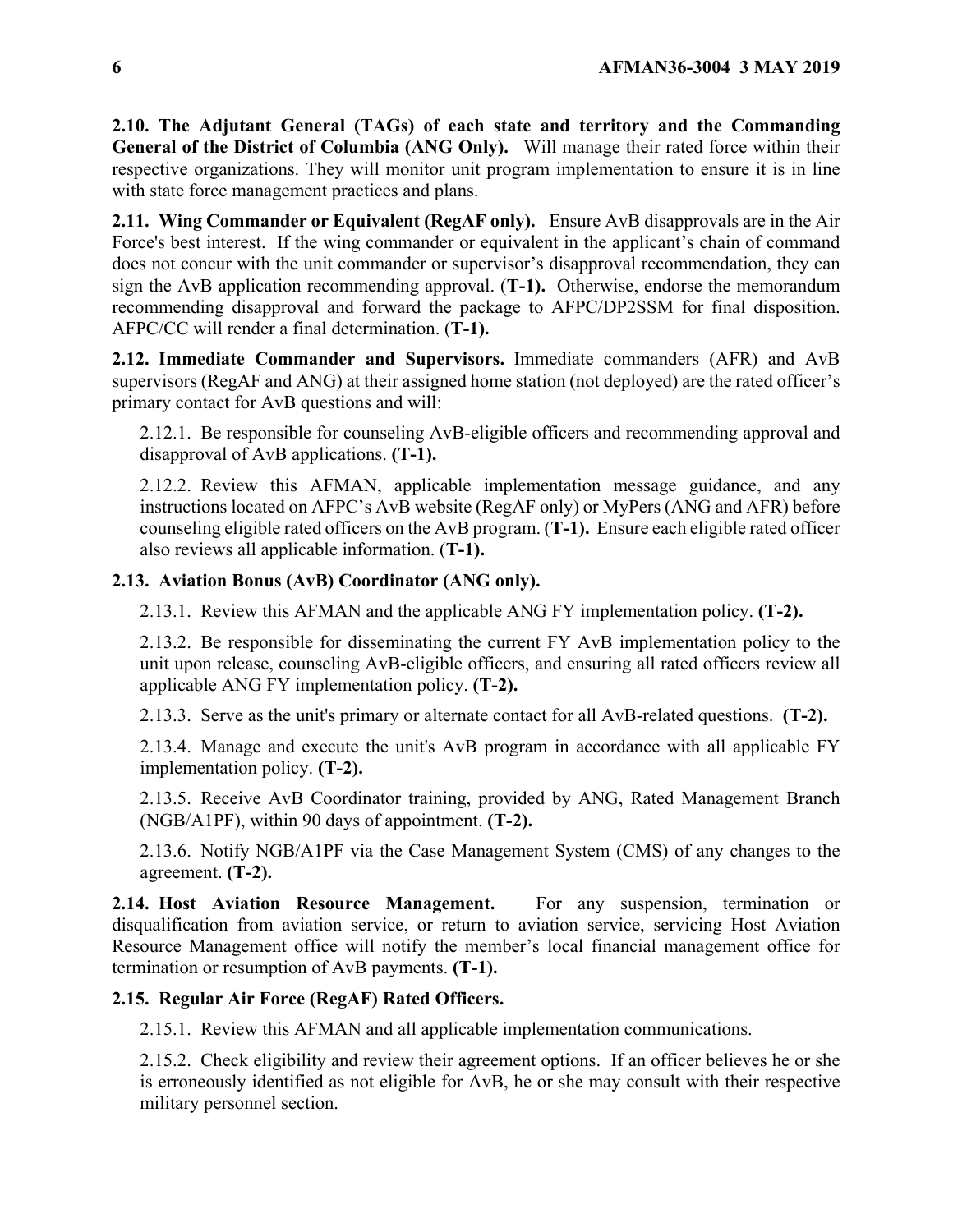2.15.3. Apply for AvB between release of component program and Close of Business on the announced close out date of the AvB program for that fiscal year. Close of Business and the program close out date will be identified in the implementation communications.

2.15.4. Ensure their records are current and accurate.

2.15.5. Ensure they still meet all eligibility requirements at the time they enter into an AvB agreement. AvB agreements are only valid when all eligibility requirements are met. In a case where personnel records are inaccurate and an AvB agreement is accepted, the validity of the agreement is determined by the correct personnel data on the effective date of the agreement. If later determined that an agreement is or was invalid, recoupment will be required.

## **2.16. Air National Guard (ANG) Rated Officers.**

2.16.1. Review this AFMAN and the applicable ANG fiscal year implementation policy**.**

2.16.2. Check eligibility and review agreement options.

2.16.3. Notify AvB Coordinator of any changes in eligibility or status, to include if the member believes he or she is erroneously identified either as eligible or ineligible for the AvB. **(T-2).**

2.16.4. Release from AvB Agreement. It is the member's responsibility to notify the AvB Coordinator to initiate request for release from his or her AvB agreement. The authority to release a member from the AvB agreement resides with NGB/A1 and will only be considered in extraordinary circumstances. **(T-2).**

2.16.5. Unit Transfer. A member who transfers from an Active Guard Reserve (AGR) position to another within the ANG will be allowed to fulfill his or her remaining AvB service commitment in the new position with the concurrence of the gaining commander. Member must notify the AvB Coordinators of the losing and gaining units prior to the transfer. **(T-2).**

## **2.17. Air Force Reserve (AFR) Rated Officers.**

2.17.1. Thoroughly read and understand current FY guidance and initiate AvB application.

2.17.2. Notify ARPC/DPAA (AGRs) or Wing Career Assistance Advisor (Air Reserve Technician) if there is a change in status. AGRs must coordinate a curtailment request with AFRC/A3 and submit the request to ARPC/DPAA. **(T-1).**

2.17.3. Annual AvB payments are made in arrears. Members must meet eligibility criteria of the FY program under which they signed up to receive payment. **(T-1).**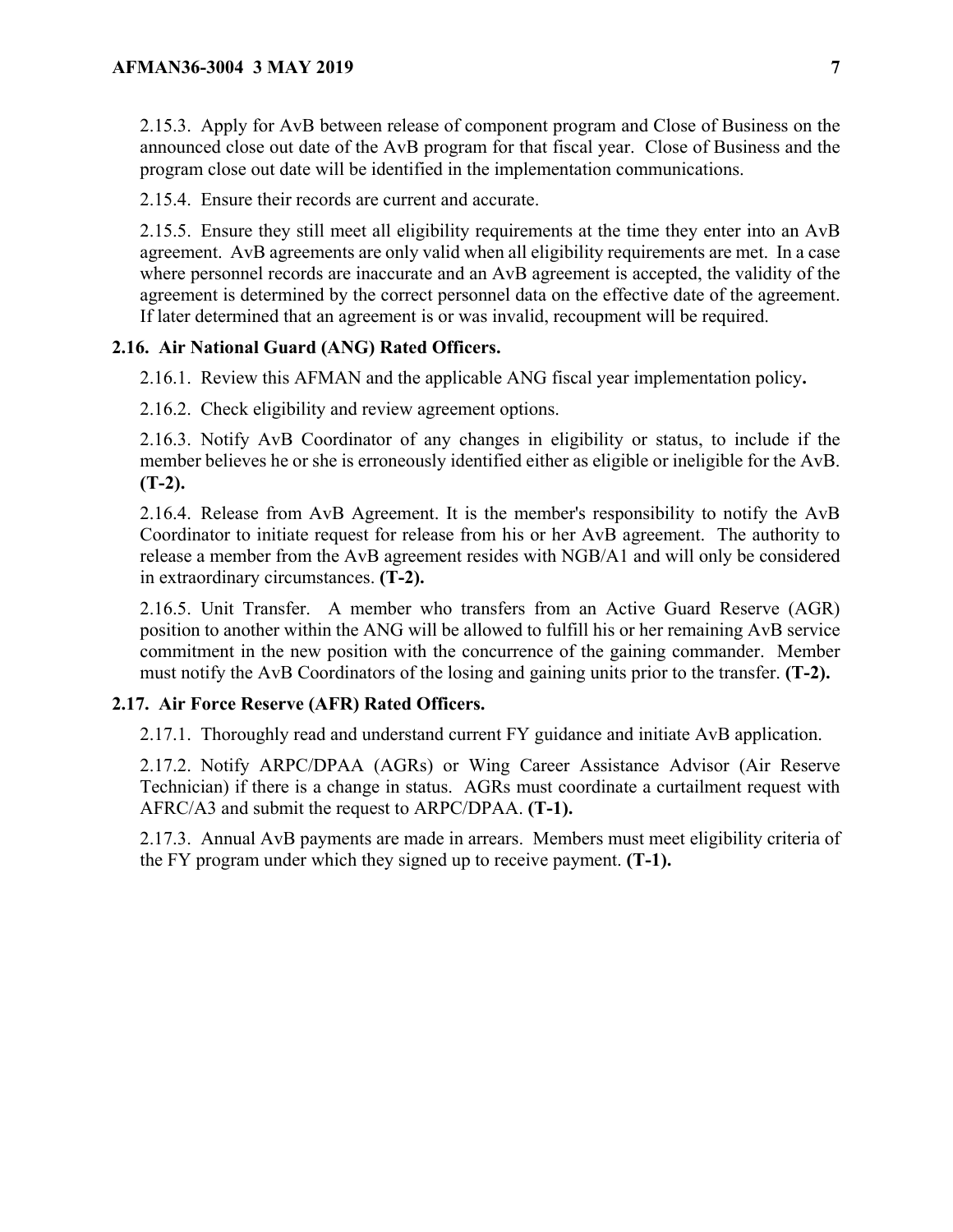## **Chapter 3**

### **AVIATION BONUS (AVB) PROGRAM.**

#### **3.1. AvB Entry Eligibility.**

3.1.1. To be eligible to enter into an AvB agreement, a rated officer must:

3.1.1.1. Have completed, or be within one year of completing the service commitment for Undergraduate Flying Training, or previously signed an AvB contract for the aviation specialty in which the officer is currently qualified and eligible for. No other service commitments affect AvB eligibility. (**T-0**).

3.1.1.2. Be qualified for aviation service in accordance with (IAW) Air Force Manual (AFMAN) 11-402, *Aviation and Parachutist Service* and AFMAN 11-421, *Aviation Resource Management*. (**T-1**).

3.1.1.3. Be entitled to aviation incentive pay (AvIP) IAW AFMAN 11-421. (**T-1**).

3.1.1.4. Be in a pay grade of O-5 or below at the time of incurring the AvB contractual obligation. (**T-0**).

3.1.1.5. Have no less than six, and no more than 24 years of aviation service. (**T-0**).

3.1.1.6. Meet all other eligibility and service commitment criteria specified in current FY implementation plan for each component. (**T-1**).

3.1.1.7. Hold and maintain a valid security clearance for the duration of the AvB contract (minimum of SECRET). (**T-0**).

3.1.2. Eligibility for those rated officers returning to RegAF component under voluntary return to active duty, Inter-Service Transfer and Air Reserve Component active duty accession programs will be addressed in the annual RegAF AvB program message.

**3.2. Service Commitment for AvB (RegAF Only).** For RegAF officers, AFPC/DP2SSM will ensure each officer entering an AvB agreement has his or her service commitment updated based on the terms of the individual agreement (see Air Force Instruction (AFI) 36-2107, *Active Duty Service Commitments (ADSC)*). (**T-0**). AvB agreement lengths are established in conjunction with each FY's approved AvB program. Specific agreement and service commitment lengths will be addressed in the implementation communications and will be in accordance with DoDI 7730.67. **(T-0).**

3.2.1. When an officer's AvB is suspended or terminated, service commitments associated with the member's AvB agreement will not be automatically relieved or shortened. An officer whose AvB entitlement or eligibility terminates prior to the completion of the AvB service commitment may request a waiver to that AvB service commitment from the Secretary of the Air Force (SecAF), but only as part of submitting a request for separation or retirement (see AFI 36-3207, *Separating Commissioned Officers*, and AFI 36-3203, *Service Retirements*).

3.2.2. An AvB service commitment does not guarantee a participating officer will be retained. The Air Force retains authority to separate a rated officer before the expiration of an AvB service commitment, IAW AFI 36-3206, *Administrative Discharge Procedures for Commissioned Officers*.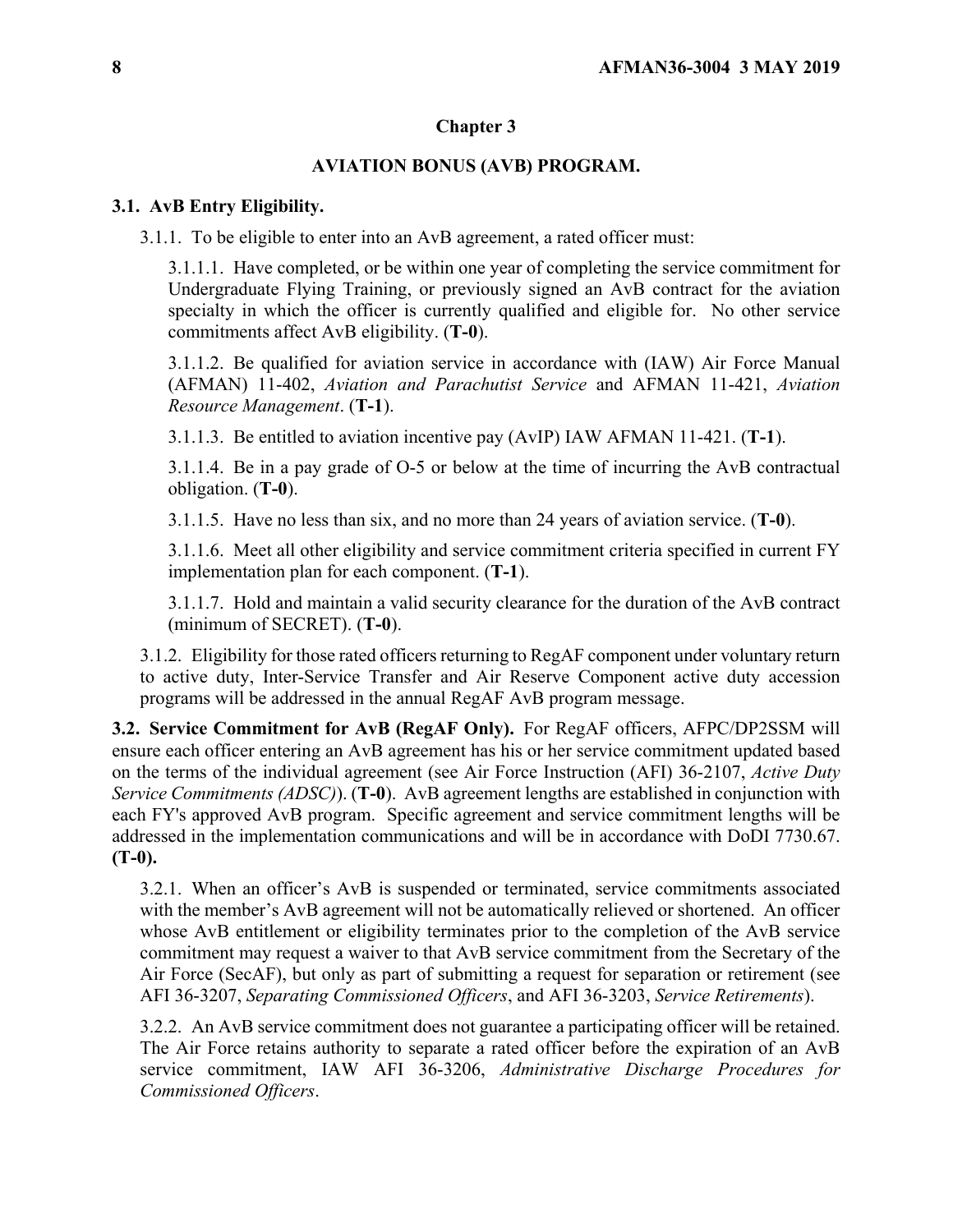3.2.3. Rated officers twice non-selected for promotion to major or lieutenant colonel who are eligible will be considered for the AvB on a case-by-case basis. Officers twice non-selected for promotion who are offered and accept selective continuation on active duty may not voluntarily separate or retire sooner than the service commitment associated with the AvB agreement. Mandatory retirement or separation takes precedence over an AvB service commitment; however, recoupment of a pro rata portion of the AvB equal to the unserved portion of the service commitment will apply. See **[paragraph 3.5.3](#page-8-0)** for further guidance.

**3.3. Payment Schedules.** AvB rates and payment schedules will be IAW the authorized AvB rates and agreement effective dates as outlined in applicable FY program implementation communications. AvB payments are taxable and subject to withholding of applicable federal and state income taxes. For Air National Guard (ANG) and Air Force Reserve (AFR) members, AvB bonus amounts will be paid in arrears and will be accomplished after completion of each annual term, upon validation that the member served in an active status with no break in service. There is no up-front payment option in the ANG or AFR AvB program, and legacy contracts with upfront payment options will be honored until expired. Payments will be based on full years and months (not days) and are subject to withholding of applicable federal and state taxes.

**3.4. Approving AvB Agreements.** An AvB agreement, once signed by the member and executed by the respective component IAW applicable policies, procedures, and guidance, becomes legally binding and deemed accepted by the SecAF. AvB agreements that are approved due to an administrative or records error will be terminated, the associated service commitment will be removed and AvB payments will be recouped in full.

#### **3.5. Terminating, Suspending, or Recouping AvB.**

3.5.1. AvB payments terminate if a member:

3.5.1.1. Is permanently disqualified from aviation service IAW AFMAN 11-402 and/or AFMAN 11-421.

3.5.1.2. Separates from the component for any reason including retirement, dismissal, or discharge for cause authorized under any provision of law.

3.5.1.3. Has his or her security clearance permanently revoked.

3.5.2. AvB payments are suspended if a member:

3.5.2.1. Is suspended from aviation service IAW AFMAN 11-402 and/or AFMAN 11-421. If suspension from aviation service is lifted prior to the AvB service commitment, payments will resume on a pro-rated basis with no change to the annual payment date.

3.5.2.2. Has a security clearance temporarily suspended or reduced below SECRET. If suspension of valid security clearance (minimum of SECRET) is lifted prior to the AvB service commitment, payments will resume on a pro-rated basis with no change to the annual payment date.

<span id="page-8-0"></span>3.5.3. AvB payments will be recouped on a pro-rated basis as of the effective date of the separation, retirement, disqualification, or death of the member. AvB payments for members who fail to complete the required service commitment will be recouped due to any of the following circumstances: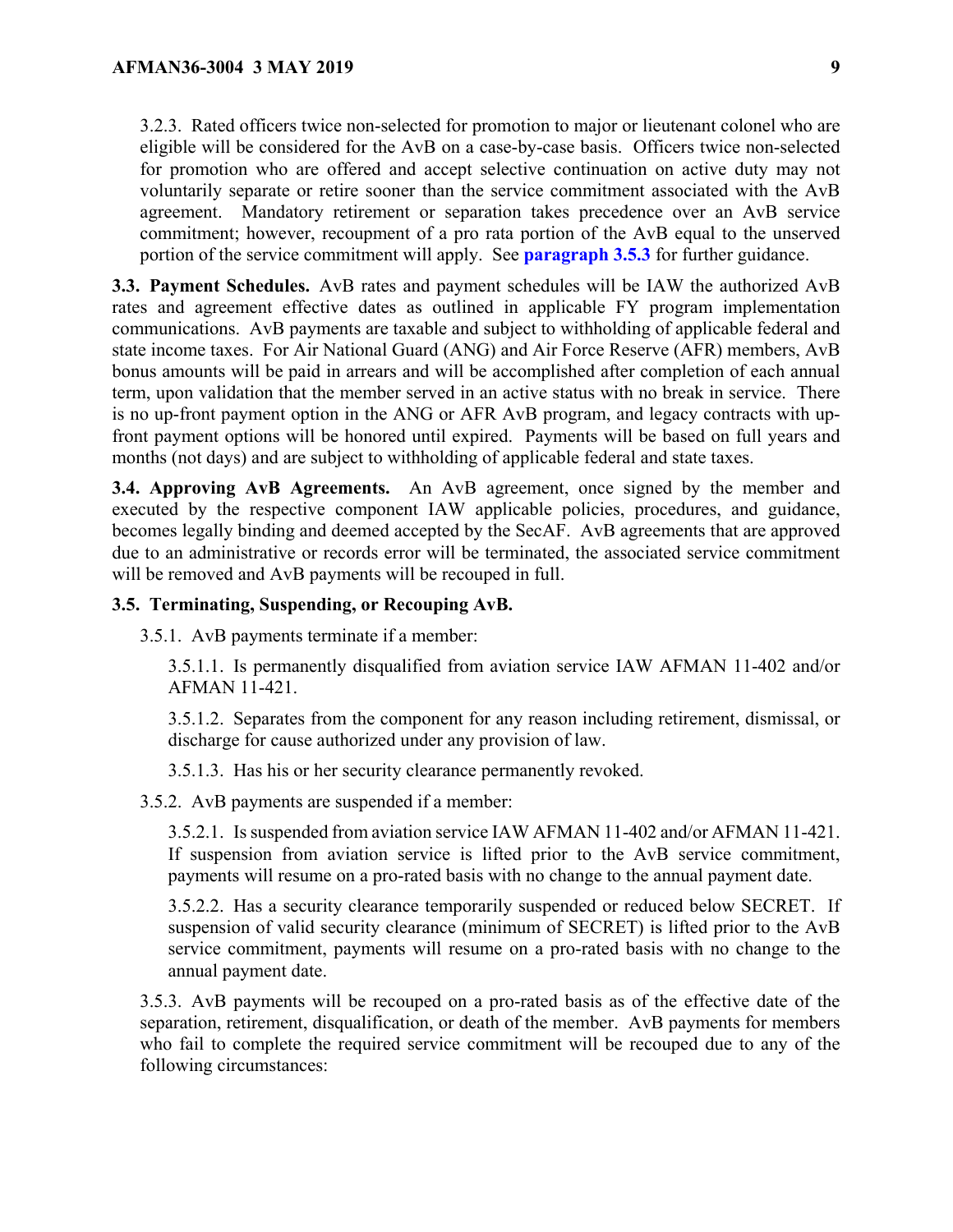3.5.3.1. Permanent disqualification from aviation service IAW AFMAN 11-402 and/or AFMAN 11-421.

3.5.3.2. Separation for any reason including retirement, dismissal, or discharge for cause authorized under any provision of law. This includes, but is not limited to, separation under early release programs, separation under the Palace Chase program, and separation or retirement due to Force Management actions.

3.5.3.3. Release for training in other competitive categories such as medicine or law.

3.5.3.4. Voluntary or involuntary separation due to promotion non-selection whether or not the member was offered continuation.

3.5.3.5. Disability retirements or separations unless retired or separated under 10 U.S.C. Chapter 61 (see **[paragraph 3.5.4.2](#page-9-0)**.).

3.5.3.6. If a member dies and it is determined that the death was a result of misconduct by the member.

3.5.3.7. If a member fails to maintain a valid security clearance (minimum of SECRET).

3.5.4. Any unearned portion of the AvB will not be recouped and any unpaid portion of the AvB will be paid (lump sum) in the member's final pay for the following situations:

3.5.4.1. If a member dies through no misconduct of the member.

<span id="page-9-0"></span>3.5.4.2. If a member incurs an injury or illness (through no misconduct of the member) determined to be in the line of duty while serving in a combat zone. The combat zone must be designated by the President or Secretary of Defense (or combat-related operation designated by the Secretary of Defense). The member must be separated or retired for disability under 10 U.S.C. Ch. 61. Reference 10 U.S.C. § 1413a(e) Combat-Related Disability to be eligible.

> Shon J. Manasco Assistant Secretary of the Air Force Manpower and Reserve Affairs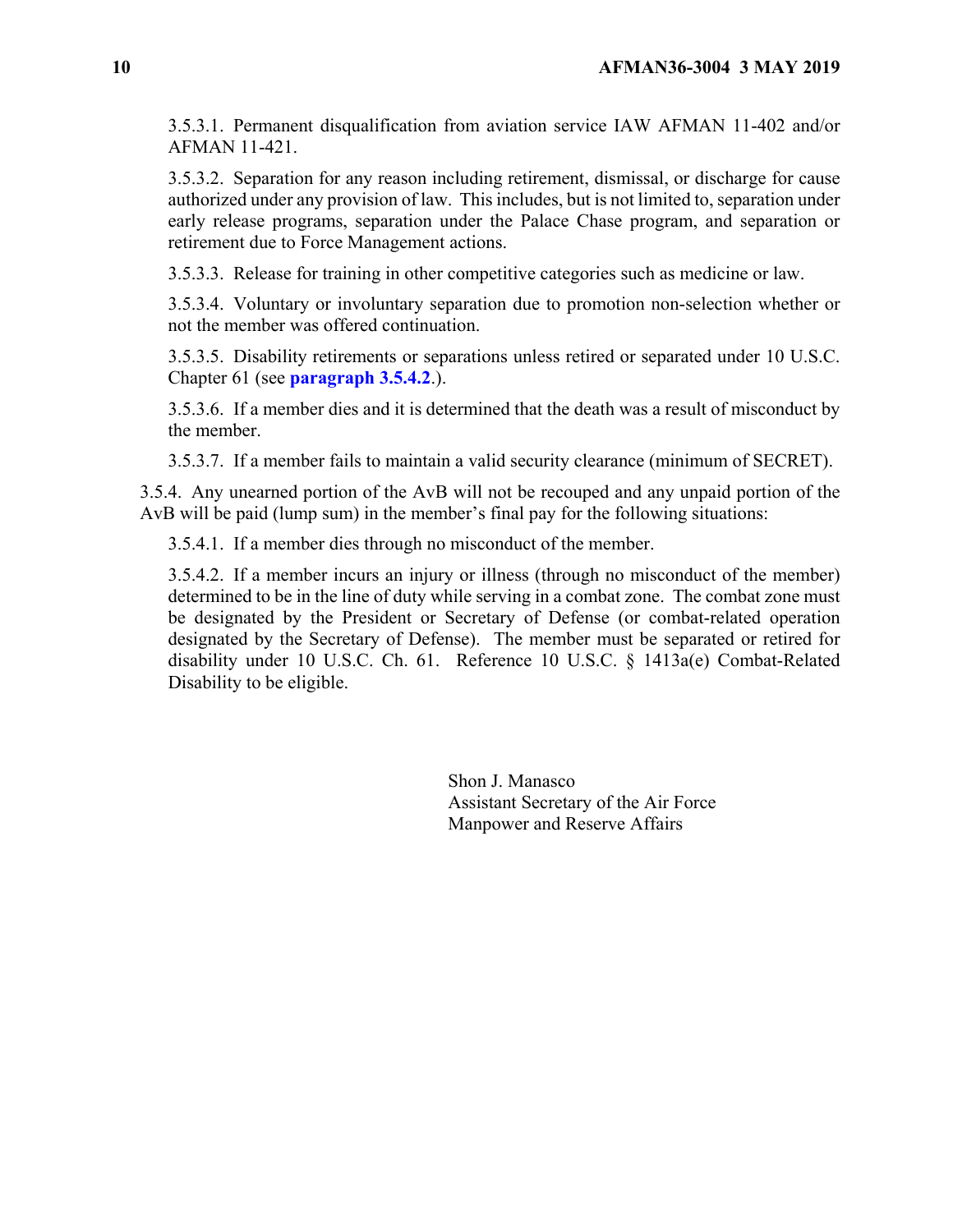### **Attachment 1**

#### **GLOSSARY OF REFERENCES AND SUPPORTING INFORMATION**

#### *References*

AFPD 36-30, *Military Entitlements,* 28 April 2015 37 U.S.C. § 334, *Special aviation incentive pay and bonus authorities for officers* AFMAN 33-363, *Management of Records,* 1 March 2008 10 U.S.C. § 8013, Secretary of the Air Force Executive Order 13478, *Amendments to Executive Order 9397 Relating to Federal Agency Use of Social Security Numbers* AFI 33-360, *Publications and Forms Management*, 1 December 2016 DoDI 7730.67, *Aviation Incentive Pays and Bonus Program,* 20 October 2016 AFMAN 11-402, *Aviation and Parachutist Service,* 24 January 2019 AFMAN 11-421, *Aviation Resource Management,* 12 September 2018 AFI 36-2107, *Active Duty Service Commitments (ADSC),* 22 October 2018 AFI 36-3207, *Separating Commissioned Officers,* 9 July 2004 AFI 36-3203, *Service Retirements,* 18 September 2015 AFI 36-3206, *Administrative Discharge Procedures for Commissioned Officers,* 9 June 2004 10 U.S.C. Ch 61, *Retirement or Separation for Physical Disability* 10 U.S.C. § 1413a(e), *Combat Related Disability*

#### *Adopted Forms*

AF Form 847, *Recommendation for Change of Publication*

#### *Abbreviations and Acronyms*

**AFI**—Air Force Instruction

- **AFMAN**—Air Force Manual
- **AFPC**—Air Force Personnel Center
- **AFPD**—Air Force Policy Directive
- **AFR**—Air Force Reserve
- **AFRC**—Air Force Reserve Command
- **AGR**—Active Guard Reserve
- **ANG**—Air National Guard
- **AvB**—Aviation Bonus (formerly ACP)
- **AvIP**—Aviation Incentive Pay (formerly Aviation Career Incentive Pay (ACIP))